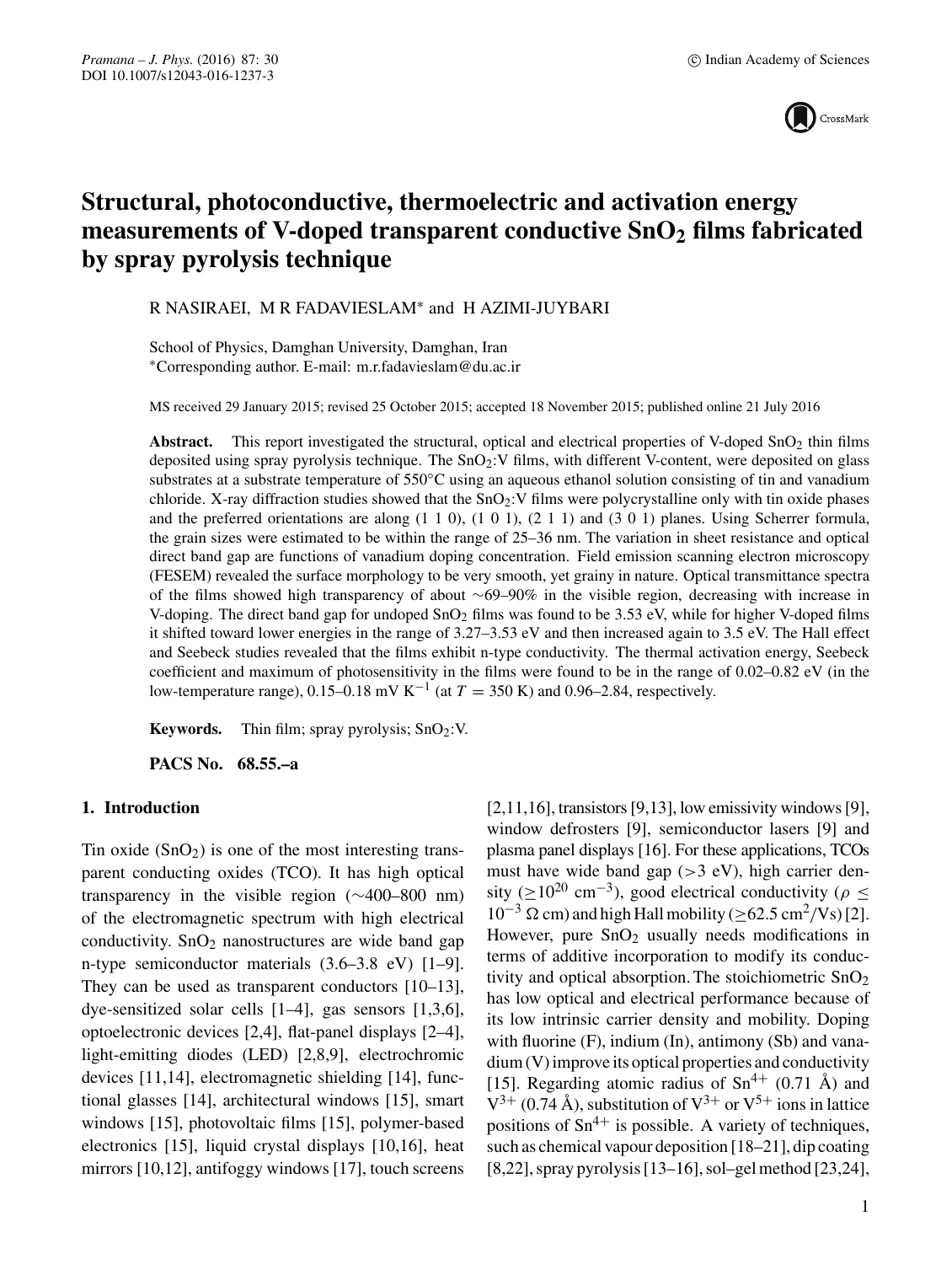sputtering [20,25], evaporation [10], pulsed laser deposition [9,12], thermal evaporation [1], hydrothermal method and spin-coating [2], electron beam evaporation [17] and photochemical method [6] are used for the preparation of  $SnO<sub>2</sub>$  thin films.

The present study investigated the characteristics of V-doped  $SnO<sub>2</sub>$  thin films prepared by spray pyrolysis technique. For this purpose, at the first step, spray pyrolysis deposition technique was used for the preparation of  $SnO<sub>2</sub>:V$  thin films. This technique was simple, cheap and easily adaptable for large area deposition compared to other techniques. Then, structural, electrical, optical and thermoelectrical properties of the deposited films were studied and discussed. Magnetic property of  $SnO<sub>2</sub>:V$  films is not studied in this work. The structural, electrical and optical properties of the thin films were examined in relation to the increase in the vanadium amount.

#### **2. Experimental procedure**

# 2.1 *Deposition of V-doped SnO2 thin films by the spray pyrolysis technique*

The V-doped  $SnO<sub>2</sub>$  thin films were deposited on glass substrates using a typical spray pyrolysis coating technique [26]. The precursor solution was prepared by dissolving  $0.075$  M stannic chloride (SnCl<sub>4</sub>:5H<sub>2</sub>O) and different amounts of vanadium chloride  $(VCl<sub>3</sub>)$  in 20 ml of solvent, a mixture of double distilled water and ethanol, in a volume ratio of 1:1. To increase the solubility of stannic chloride, a few drops of HCl was also added to the solution [14]. The atomic ratio of [V]/[Sn] in the solution was changed from 0 to 10 at%. Before the preparation of films, glass substrates were cleaned and placed on the hot plate and the undoped and V-doped SnO2 films were deposited on rotating hot substrates under the conditions mentioned in table 1. To prevent a rapid reduction in the temperature of the hot plate, spraying was done in short time intervals. All experiments were done under approximately similar conditions.

#### 2.2 *Structural and optical characterization of films*

X-ray diffraction (XRD) patterns of V-doped  $SnO<sub>2</sub>$  thin films were recorded by a D8 Advanced Bruker system using Cu K<sub>α</sub> ( $\lambda = 0.154056$  nm) radiation with 2θ in 10–70◦ range. The average crystalline grain size was calculated using Scherrer's formula based on the XRD patterns [26]:

$$
D = \frac{K\lambda}{\delta w \cos \theta},\tag{1}
$$

Table 1. Spray deposition parameters for the preparation of  $SnO<sub>2</sub>:V$  films.

| Spray solution volume (ml)            | 20  |
|---------------------------------------|-----|
| Carrier-gas pressure (atm)            | 3   |
| Spray deposition rate (ml/min)        | 10  |
| Nozzle to substrate distance (cm)     | 40  |
| Spray nozzle diameter (atomizer) (mm) | 0.2 |
| Hot plate rotation speed (rpm)        | 60  |
| Substrate temperature $({}^{\circ}C)$ | 550 |
|                                       |     |

where  $D$  is the average crystalline (grain) size,  $K$  is a constant (∼1),  $\lambda$  is the X-ray wavelength,  $\delta w$  is the full-width at half-maximum (FWHM) of the XRD peaks and  $\theta$  is the Bragg angle.

The surface morphology of the films was studied using field emission scanning electron microscopy (FESEM) using a HITACHI S4160 system and atomic force microscopy (AFM). The optical absorption and transparency of the films were measured in the wavelength range of 300–1100 nm using a Unico 4802 UV–Vis double beam spectrophotometer at room temperature. The thickness  $(t)$  of the films was determined by using the Swanepoel method [27]. The direct optical band gap energy  $(E_g)$  for V-doped SnO<sub>2</sub> thin films was obtained by optical absorption measurements and by plotting  $(\alpha h \nu)^2$  vs. photon energy  $(h \nu)$  and using the following relation [14]:

$$
(\alpha h v)^2 = A(hv - E_g),\tag{2}
$$

where  $\alpha$  is the absorption coefficient and A and  $E_{\rm g}$ are a constant and the direct band gap energy of the material, respectively.

# 2.3 *Photoconducti*v*e, thermoelectric and acti*v*ation energy measurements*

For measuring the photoconductivity and the thermoelectric electromotive force (EMF) of the films, the two ends of the samples were coated with aluminum by thermal evaporation in vacuum. The electrical resistivity of V-doped  $SnO<sub>2</sub>$  thin films on a non-conducting glass slide was determined by the DC two-probe method and dark conductivity was calculated for all the samples.

The photosensitivity in these films is defined as [28]

$$
S = \frac{R_1 - R_d}{R_d},\tag{3}
$$

where  $R_1$  and  $R_d$  are the electrical resistance in light (6000 lux) and in the dark, respectively. All the samples were illuminated from a normal light source (300 W)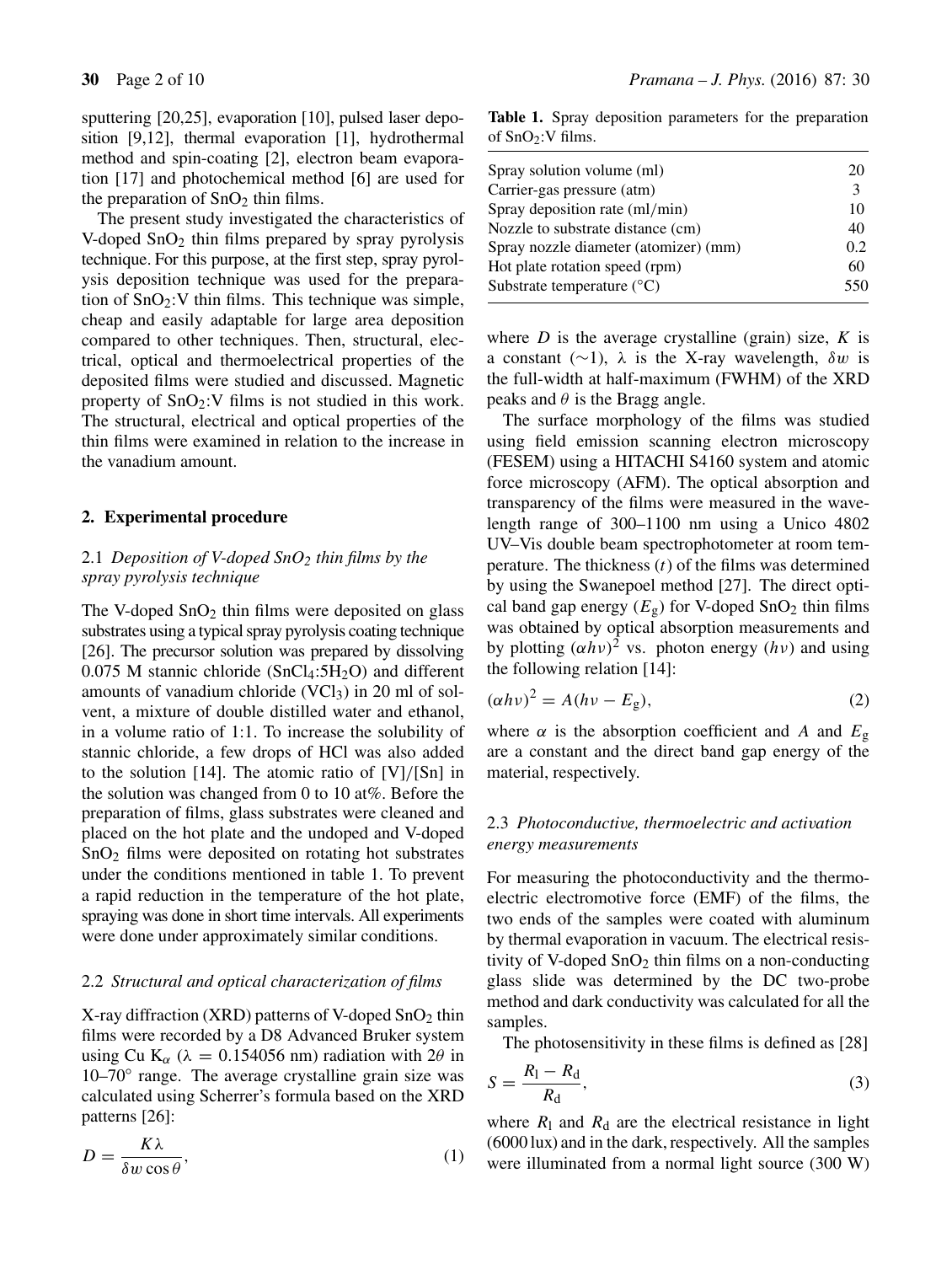at distance  $d = 20$  cm for 600 s before recording  $R_1$ . The electrical resistance of the thin films was measured by UNI-T multimeters and the light intensity was measured by a TES-1339 light meter.



**Figure 1.** XRD patterns of  $SnO<sub>2</sub>:V$  thin films for different doping levels.

The thermoelectric EMF of the V-doped  $SnO<sub>2</sub>$  was measured by applying a temperature gradient between the two ends of the samples at the temperature range of 300–500 K [29]. An electric heater with an electrical power of 300 W for heating one side (hot side) and an ice water bath for cooling the other side (cold side) were used. A schematic view of the apparatus is shown in ref. [26]. The open circuit thermovoltage generated by the sample was measured using a digital microvoltmeter.

The temperature difference between the two ends of the sample causes the transport of carriers from the hot to the cold end, thus creating an electric field, which gives rise to thermovoltage across the ends. The thermovoltage generated is directly proportional to the temperature gradient applied to the two ends of the semiconductor thin films. From the sign of the potentiometer terminals connected to the two ends of the sample, the sign of charge carriers is obtained. In this measurement, the negative and positive terminals were connected to the hot and cold ends, respectively. Therefore, the films show n- or p-type conductivity.

| Sample name                  | $2\theta$<br>$(^\circ)$ | $\overline{d}$<br>$(\AA)$ | h k l | Intensity<br>(Cps) | Grain size<br>(nm) | <b>FWHM</b><br>$(^\circ)$ |
|------------------------------|-------------------------|---------------------------|-------|--------------------|--------------------|---------------------------|
| SnO <sub>2</sub> :V(0 at%)   | 26.654                  | 3.34                      | 110   | 98.9               | 32                 | 0.372                     |
| SnO <sub>2</sub> :V(0 at%)   | 33.881                  | 2.64                      | 101   | 67.9               | 25                 | 0.367                     |
| SnO <sub>2</sub> :V(0 at%)   | 51.792                  | 1.76                      | 211   | 100                | 30                 | 0.328                     |
| SnO <sub>2</sub> :V(0 at%)   | 65.882                  | 1.42                      | 301   | 40.1               | 31                 | 0.338                     |
| SnO <sub>2</sub> :V(2.5 at%) | 26.658                  | 3.34                      | 110   | 100                | 33                 | 0.36                      |
| SnO <sub>2</sub> :V(2.5 at%) | 33.91                   | 2.64                      | 101   | 61.4               | 27                 | 0.337                     |
| SnO <sub>2</sub> :V(2.5 at%) | 51.767                  | 1.76                      | 211   | 82.4               | 26                 | 0.374                     |
| SnO <sub>2</sub> :V(2.5 at%) | 65.883                  | 1.42                      | 301   | 31.9               | 26                 | 0.403                     |
| SnO <sub>2</sub> :V(5 at%)   | 26.645                  | 3.34                      | 110   | 91.5               | 36                 | 0.334                     |
| SnO <sub>2</sub> :V(5 at%)   | 33.929                  | 2.64                      | 101   | 64.3               | 26                 | 0.351                     |
| SnO <sub>2</sub> :V(5 at%)   | 51.785                  | 1.76                      | 211   | 100                | 29                 | 0.348                     |
| SnO <sub>2</sub> :V(5 at%)   | 65.931                  | 1.42                      | 301   | 32.9               | 25                 | 0.42                      |
| SnO <sub>2</sub> :V(7.5 at%) | 26.666                  | 3.34023                   | 110   | 81.7               | 32                 | 0.375                     |
| SnO <sub>2</sub> :V(7.5 at%) | 33.953                  | 2.63823                   | 101   | 73                 | 27                 | 0.345                     |
| SnO <sub>2</sub> :V(7.5 at%) | 51.822                  | 1.76279                   | 211   | 100                | 31                 | 0.323                     |
| SnO <sub>2</sub> :V(7.5 at%) | 65.95                   | 1.41528                   | 301   | 37.8               | 35                 | 0.305                     |
| SnO <sub>2</sub> :V(10 at%)  | 26.677                  | 3.34                      | 110   | 93.4               | 36                 | 0.326                     |
| SnO <sub>2</sub> :V(10 at%)  | 33.954                  | 2.64                      | 101   | 66.6               | 25                 | 0.375                     |
| SnO <sub>2</sub> :V(10at%)   | 51.816                  | 1.76                      | 211   | 100                | 30                 | 0.328                     |
| SnO <sub>2</sub> :V(10 at%)  | 65.922                  | 1.42                      | 301   | 34.6               | 28                 | 0.372                     |

**Table 2.** XRD analysis results for four main peaks of 1 1 0, 1 0 1, 2 1 1 and 3 0 1 in V-doped SnO2 films (all films have tetragonal structure).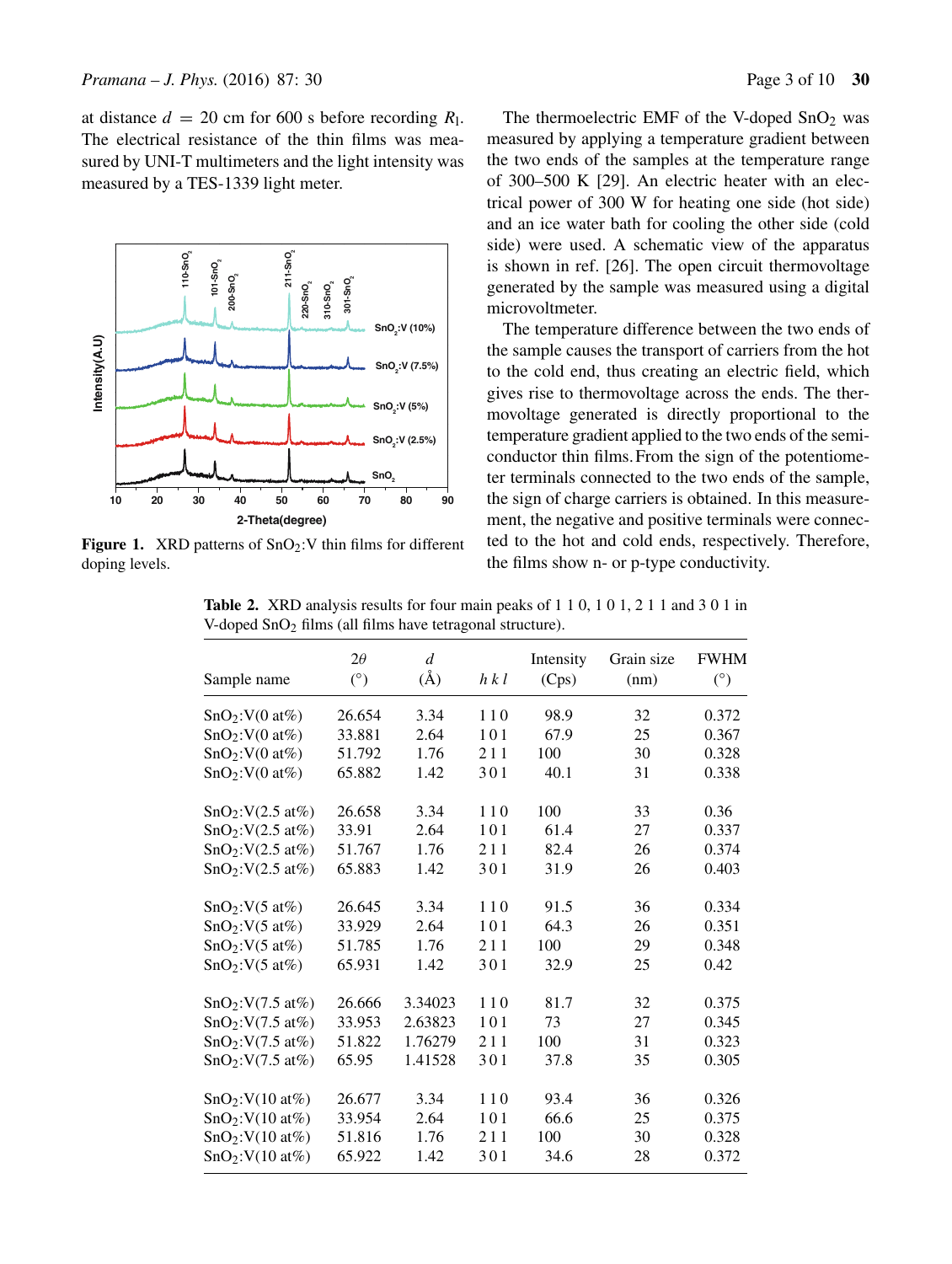$$
\varepsilon = \alpha \Delta T + \frac{b}{2} (\Delta T)^2 + \cdots, \tag{4}
$$

electric power (TEP) is calculated using

where  $\varepsilon$  is the EMF,  $\alpha$  is the TEP (Seebeck coefficient),  $\Delta T$  is the temperature difference between the edges of the sample and b is a constant. If  $\Delta T$  is very small, eq. (4) can be written as

$$
\varepsilon = \alpha \Delta T. \tag{5}
$$

That is, the thermoelectric EMF,  $\Delta V$ , is proportional to  $\Delta T$ . The Seebeck coefficients were determined by calculating the slope of the thermoelectric EMF vs. the temperature difference curve.

For determining the activation energy level of Vdoped films, the temperature dependence of dark electrical resistance was measured in the temperature range  $25-200\degree$ C in vacuum with 30 Torr pressure. The data were fitted to the Arrhenius equation [31].

$$
R = R_0 e^{(E_a/K_B T)},\tag{6}
$$

where  $R_0$  is a parameter dependent on the sample characteristics (thickness, structure, etc.),  $E_a$  denotes the thermal activation energy of electrical resistance and  $K_{\rm B}$  is the Boltzmann constant.

# **3. Result and discussion**

## 3.1 *Structure properties*

The XRD patterns of  $SnO_2:V$  films for 0–10 at% V-doping in film are shown in figure 1. For all the samples, the characteristic diffraction peaks at  $2\theta = 26.6°$ , 33.9◦, 51.8◦ and 65.9◦ correspond to the (1 1 0), (1 0 1), (2 1 1) and (3 0 1) planes of a tetragonal rutile structure of the cassiterite  $SnO<sub>2</sub>$  phases (space group P42/mnm). The presence of other orientations such as (2 0 0) and (3 1 0) has also been detected, but in considerably lower intensities. By V-doping in film, no lines corresponding to Sn–V–O phases or vanadium oxides were detected. It is also observed from figure 1 that higher V concentration gives good quality films with improved crystallinity as evidenced by intense diffraction peaks. Regarding atomic radius of  $\text{Sn}^{4+}$  (0.71 Å),  $\text{V}^{3+}$  (0.64 Å) and  $V^{5+}$  (0.54 Å), in doping levels, substitution of  $V^{3+}$ or  $V^{5+}$  ions in lattice positions of  $Sn^{4+}$  is possible and clearly evident. The XRD analysis results for four main peaks at (1 1 0), (1 0 1), (2 1 1) and (3 0 1) planes, grains size and the crystallographic characteristics of the  $SnO<sub>2</sub>:V$  films, are presented in table 2. As seen, the



**Figure 2.** FESEM images of SnO2:V films for different V-content: (**a**) 0, (**b**) 2.5, (**c**) 5, (**d**) 7.5 and (**e**) 10 at%.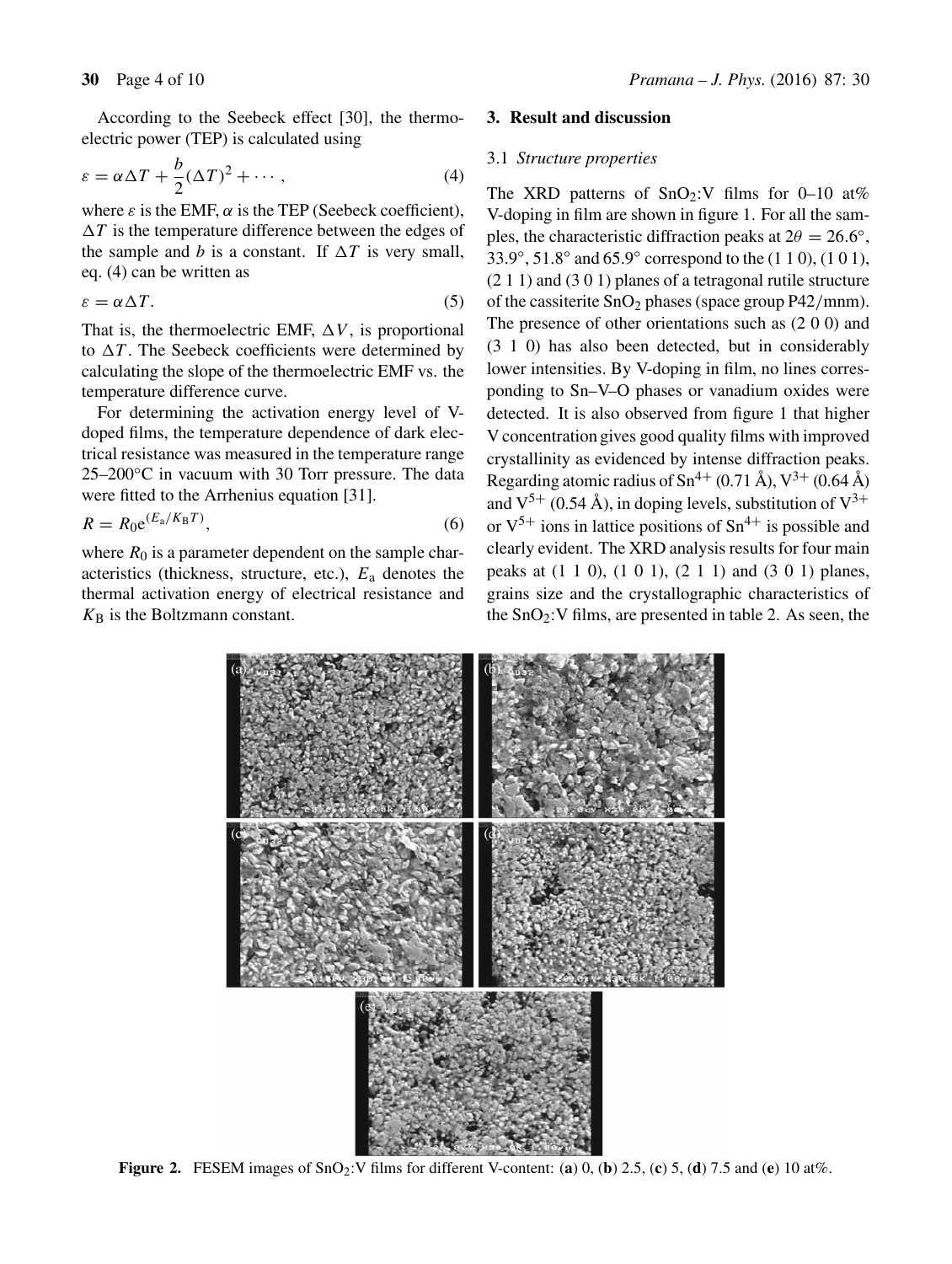

Figure 3. Energy-dispersive X-ray analysis spectra of pure and V-doped SnO<sub>2</sub> thin films: (a) undoped SnO<sub>2</sub>, (b) 5% V-doped SnO2 and (**c**) 10% V-doped SnO2.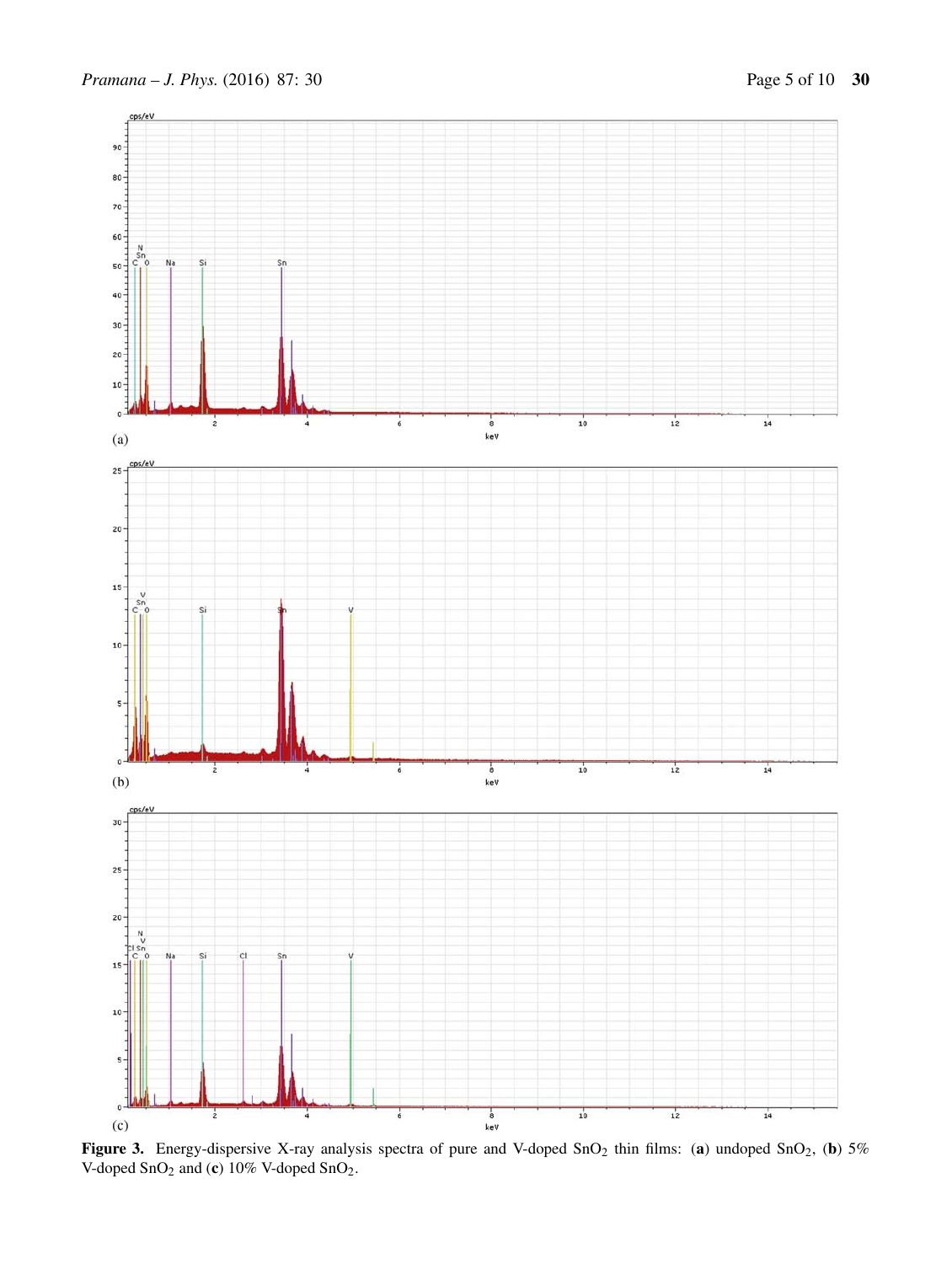grain sizes in various orientations are in the range of 25–36 nm.

Figure 2 shows the comparative morphology of pure and vanadium-doped tin oxide films. Both doped and



Figure 4. AFM images of SnO<sub>2</sub>:V films for different V-content: (**a**) 0, (**b**) 5 and (**c**) 10 at%.

undoped films deposited, showed nearly similar morphology and the grains can be clearly seen. It was observed that the surface morphologies of the films were dependent upon the doping concentration. Based on the observations, particle size decreased with the increase in V-doping. In high doping levels, particles tend to form smaller clusters. It was seen that the grains exhibit average sizes of 47, 43, 45, 41 and 38 nm for V-doping from  $0, 2.5, 5, 7.5$  and 10 at% in film, respectively. The grain sizes of FESEM images are larger than that predicted by Scherrer's formula from the XRD spectra. Obviously, each particle of the SEM image contains many singlecrystal grains.

The element analysis in the films is done using EDX measurement. The EDX spectra plotted in figure 3 indicate the existence of Sn, O and V inside the films. These results show that the atomic ratios in the spray solutions are higher than that in deposited films.

The surface morphology of the films was studied by atomic force microscopy (AFM). The AFM scans of (a) undoped, (b)  $5 \text{ at} \%$  and (c)  $10 \text{ at} %$  V-doped  $\text{SnO}_2$  films are shown in figure 4. The RMS roughnesses were about 36.8, 34.7 and 30 nm for undoped, 5 at% and 10 at% V-doped  $SnO<sub>2</sub>$  films respectively. This indicates that film roughness is significantly affected by vanadium doping.

# 3.2 *Optical properties*

From the optical transmission spectra shown in figure 5, it can be seen that transparency in the visible region (420–800 nm) is about ∼69–90%. The transparency of pure  $SnO<sub>2</sub>$  film is 90% and the other films are in the range of 69–78%. Therefore, transparency



Figure 5. The variation of transmittance with the wavelength of SnO2:V thin films for different doping levels.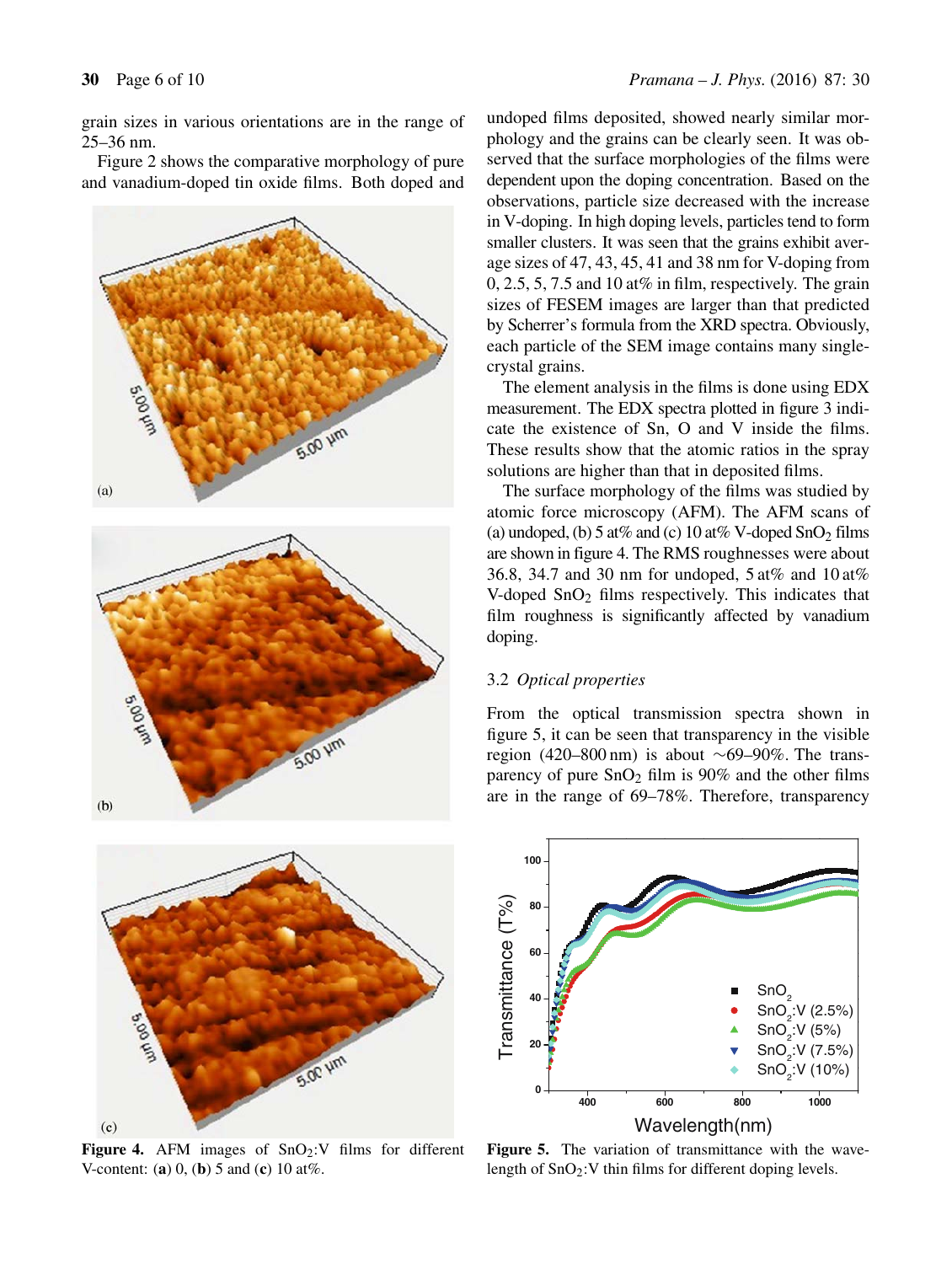decreases with increase in V-content due to presence of impurity and disorder in  $SnO<sub>2</sub>$  lattice.

Figure 6 displays the dependence of the optical direct band gap energy  $(E_{g})$  on V-doping level. The direct band gap values range from 3.53 to 3.27 eV, which decreases with increase in V-content. The fluctuation of optical band gap with V-doping can be explained as (i) first, the decrease in  $E_g$  values of undoped  $SnO_2$  and upto  $2.5 \text{ at} \%$  V-doped  $SnO<sub>2</sub>$  may be attributed to the increase in nanograin size in films structure [32]; (ii) secondly, increase in  $E<sub>g</sub>$  values of SnO<sub>2</sub> in 5–7.5 at% V-doping may result from decrease in the nanograin size of particles [33]. In addition, change in energy gap from 3.31 to 3.5 eV may be due to decrease in grain size in high doping levels [8].

## 3.3 *Electrical properties*

The results of the electrical resistivity, the photoconductivity, thermoelectrical and Hall effect measurements of thin films are summarized in table 3. The variation in sheet resistance and carrier concentration of



**Figure 6.** Plots of  $(\alpha h \nu)^2$  vs.  $(h \nu)$  for SnO<sub>2</sub>:V thin films for different doping levels.

 $SnO<sub>2</sub>:V$  films is plotted in figure 7, as a function of vanadium doping concentration. The variation in sheet resistance and optical direct band gap of  $SnO<sub>2</sub>:V$  films is plotted in figure 8, as a function of vanadium doping concentration. It shows the dependency between the variation in sheet resistance and optical direct band gap as a function of vanadium doping concentration. The electric conductivity, besides the electronic charge distribution, is strongly dependent on the scattering phenomena related to the size, for instance, the grain size and the size of the film and the scattering from impurities. Hence, we argue that  $V_2O_3$  which has more pronounced phases formed at lower concentrations compared to higher ones, behave as scattering impurities for conduction electrons. It may be seen that the sheet resistance decreases with the increase in vanadium concentration from 0 to 2.5 at% (see figure 6). It was found that the sheet resistance increased for the doping of vanadium above 7.5 at% and then decreased for the doping of vanadium above 10 at%. The variation in the sheet resistance of tin oxide thin films



**Figure 7.** The variation in sheet resistance and carrier concentration of  $SnO<sub>2</sub>:V$  thin films for different doping level [V/Sn] ratios.

**Table 3.** The results of electrical, thermopower, Hall effect and photoconductivity measurements for different V-doped SnO<sub>2</sub> films.

|                |     |                             |                |             |                            | Seebeck             | Maximum                                |             | $E_{\rm a}$ (eV) |
|----------------|-----|-----------------------------|----------------|-------------|----------------------------|---------------------|----------------------------------------|-------------|------------------|
|                |     |                             |                |             | Carrier                    | coefficient         | of                                     | Low-        | High-            |
| Sample         |     | $R_{\rm c}$                 | $\mathcal{O}$  |             | Conductivity concentration | $(\mu V K^{-1})$    | photosensitivity                       | temperature | temperature      |
| [V/Sn]         |     | $(nm)$ $(K\Omega/\Upsilon)$ | $(\Omega$ ·cm) | type        | $\rm (cm^{-3})$            | $T = 350 \text{ K}$ | $S, \left  \frac{\Delta R}{R} \right $ | range       | range            |
| Undoped        | 369 | 0.39                        | 1.54           | n           | $7.04 \times 10^{18}$      | 183                 | 0.96                                   | 0.02        | 0.51             |
| 2.5            | 402 | 0.37                        | 1.48           | $\mathbf n$ | $6.89 \times 10^{18}$      | 158                 | 1.52                                   | 0.82        | 0.35             |
| $\mathfrak{S}$ | 376 | 0.44                        | 1.65           | $\mathbf n$ | $8.86 \times 10^{18}$      | 150                 | 1.86                                   | 0.08        | 0.55             |
| 7.5            | 396 | 0.99                        | 3.92           | n           | $5.25 \times 10^{18}$      | 175                 | 2.84                                   | 0.33        |                  |
| 10             | 373 | 0.74                        | 2.76           | $\mathbf n$ | $5.43 \times 10^{18}$      | 167                 | 1.53                                   | 0.18        | 0.72             |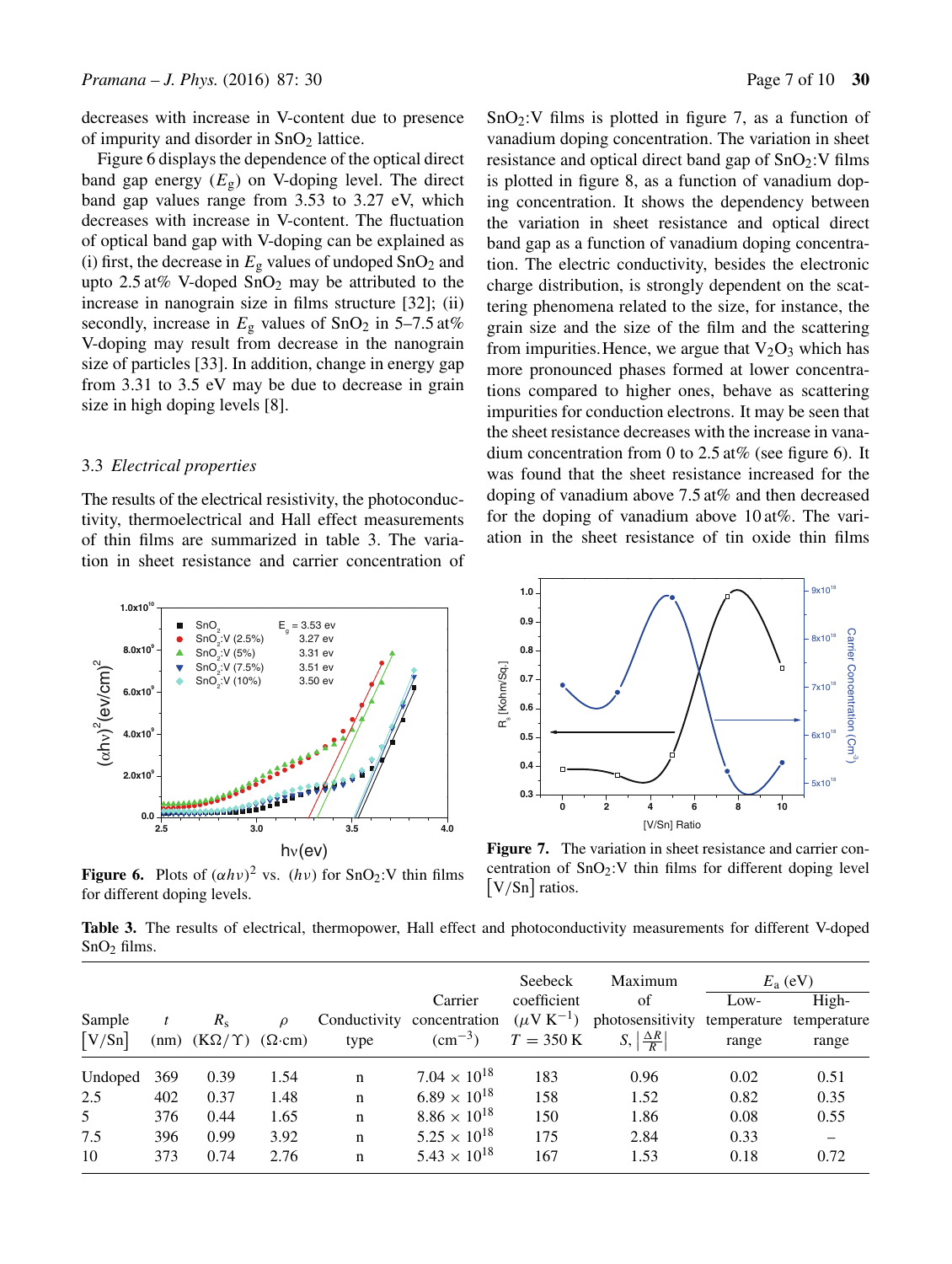

**Figure 8.** The variation in sheet resistance and optical direct band gap of  $SnO<sub>2</sub>:V$  thin films for different doping level  $\left[ \frac{\text{V}}{\text{Sn}} \right]$  ratios.

with vanadium doping can be explained on the basis of the presence of V in two oxidation states,  $V^{5+}$  and  $V^{3+}$ . When SnO<sub>2</sub> is doped with V in the range of 0– 2.5 at%, some of the  $V^{5+}$  ions in the lattice are replaced by  $\text{Sn}^{4+}$ , resulting in the generation of free electron, thus reducing the sheet resistance [34]. Another reason for decreasing sheet resistance in this region can be explained by the XRD patterns, which is due to the decrease in amorphous phase and disorders (see figure 1). Also, in this region, X-ray diffraction peak intensity of (1 1 0) plane increases, while peak intensity of  $(1\ 0\ 1)$ ,  $(2\ 1\ 1)$  and  $(3\ 0\ 1)$  planes decreases. This is caused by migration of  $\text{Sn}^{4+}$  ions to middle sites as well as substitution of  $V^{5+}$  in Sn<sup>4+</sup> sites. In contrast, in the region with doping levels between 2.5 and 7.5 at% in film, the sheet resistance of the films increases, because of substitution of a part of  $V^{3+}$ ions in  $\text{Sn}^{4+}$  state, resulting in the formation of acceptor states and a concomitant loss of carriers. Also, peak intensity of (1 1 0) plane decreases and amorphous phase increases. In addition, generally when the grain size decreases, as seen in figure 2, the density of grain boundaries in the film increases. Therefore, the scattering of carriers at grain boundaries increases and their mobility increases resulting in an increase in the electrical resistivity of the film [35]. With increase in doping level from 7.5 to 10 at%, the sheet resistance decreases. This circumstance is related to the decreasing atomic disorders in the crystalline structure and the amorphous phase. Also, based on the XRD patterns, intensity of (1 1 0) plane increases. However, the intensities of (1 0 1) and (3 0 1) planes decrease and that of amorphous background decrease.

Measurements of thermoelectrical effect indicate ntype conductivity for thin films (see figure 9). The



Figure 9. The variation in thermoelectric-EMF with temperature difference of  $SnO<sub>2</sub>:V$  thin films for different doping levels.

thermoelectric EMF depends on the location of the Fermi energy in the material, the type of scattering mechanism and the charge the carriers encounter. It increases as the Fermi energy moves further into the energy gap from the bottom edge of the conduction band. This amounts to concluding that the smaller the carrier concentration, the larger the Seebeck coefficient. Thus, a relatively higher thermoelectric EMF for the thin films is due to their higher crystalline and crystallite size. The Seebeck coefficient obtained is as high as  $+0.23$  mV/K at  $T = 450$  K, for undoped SnO<sub>2</sub> thin film.

The resistance of the investigated thin films decreases with increasing temperature (see figure 10). This indicates that the films have semiconductor-like



**Figure 10.** The variation in resistance with temperature of SnO2:V thin films for different doping levels.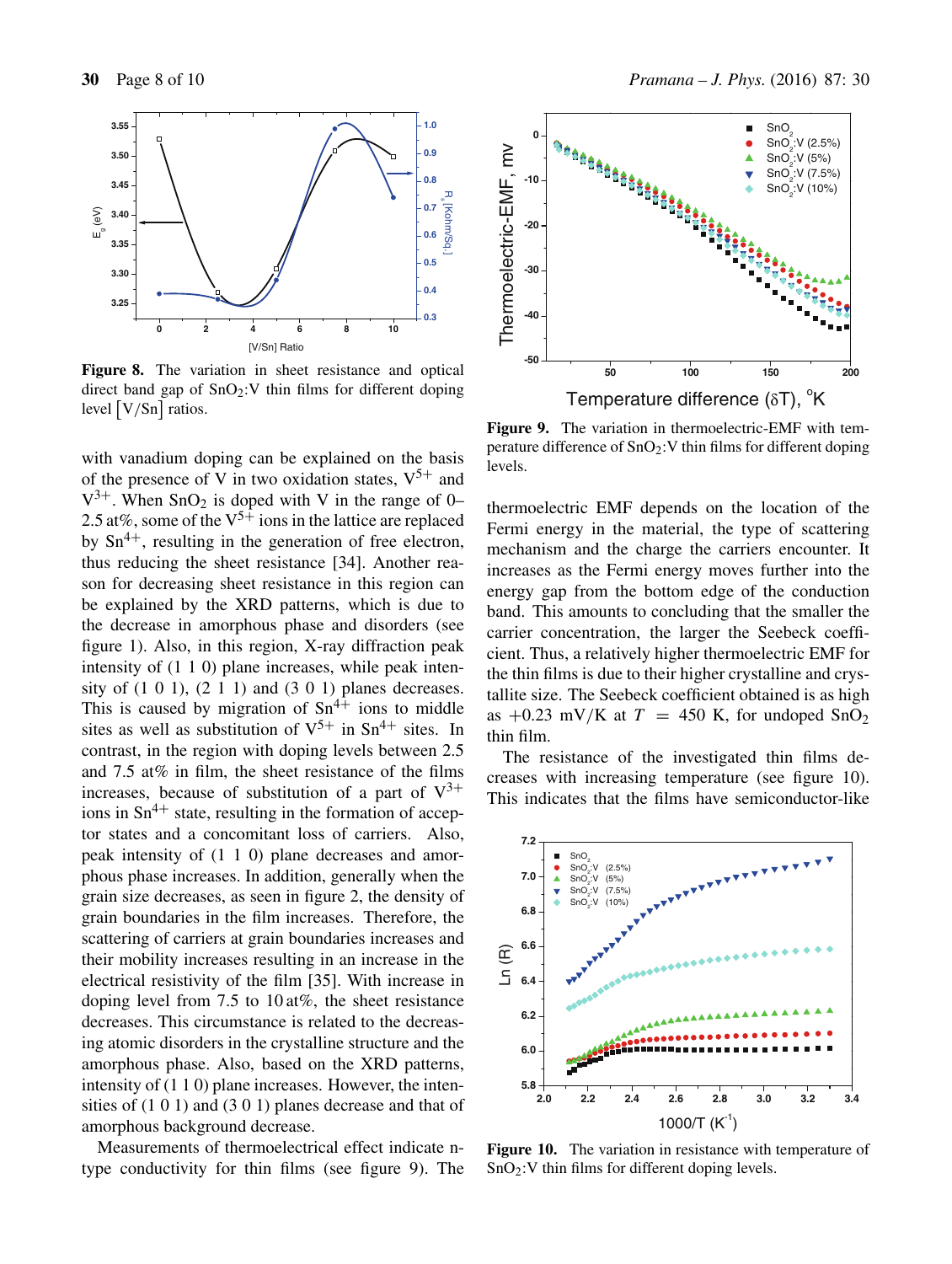

**Figure 11.** The variation of  $S\% = ((R_1 - R_d)/R_d) \times 100$  with time of SnO<sub>2</sub>:V thin films for different doping levels (at%) in solution).

behaviour. The values of activation energy  $(E_a)$  evaluated from the slope of the plot of ln *R* vs. 1000/T have been summarized in table 3. Thermal activation energy changed in the range of 0.02–0.82 eV and 0.35–0.72 eV in low-temperature range and high-temperature range, respectively. These activation energies correspond to a shallow donor level and a deep acceptor level [36,37].

The photosensitivity for all the films shows an exponential fall in resistance at first and then a tendency of saturation. The saturation condition is due to a decrease in the rate of photogeneration of carriers related to time. Simultaneously, the recombination process has a main role in reducing the photosensitivity. Consequently, a steady state is obtained where the rate of generation of charge carriers is equal to the recombination rate under constant illumination. This phenomenon is responsible for obtaining a nearly flat profile of photosensitivity at the end (see figure 11). A high photosensitivity of 2.84 was shown by films prepared at  $([V]/[Sn]) = 7.5$ .

# **4. Conclusions**

In summary, applying spray pyrolysis technique, thin films of vanadium-doped tin oxide  $(SnO<sub>2</sub>:V)$  were successfully prepared at a fixed substrate temperature of 550◦C; XRD, FESEM, Hall effect measurement and UV–Vis spectrometry characterize structures, surface morphology, electrical and optical properties of the films. The XRD results showed that all n-type conducting films possessed polycrystalline  $SnO<sub>2</sub>$  with a tetragonal rutile structure; on the other hand, average grain size estimated from Scherrer's formula was ranging from 25 to 36 nm. FESEM sample studies showed the surface morphology to be very smooth, yet grainy in nature. Optical transmittance spectra of the films showed high transparency, of about ∼69–90%, in the visible region, decreasing with increase in V-doping. The direct band gap for undoped  $SnO<sub>2</sub>$  films was found to be 3.53 eV, while for higher V-doped films shifted toward lower energies in the range 3.53–3.27 eV and then increased again to 3.50 eV. In all films, we have obtained resistivities, Seebeck coefficient and carrier concentration in the order of 1.48–3.92  $\Omega$  Cm, 0.15–0.18 mV K<sup>-1</sup> and 5.25–8.86  $\text{Cm}^{-3}$ , respectively.

## **References**

- [1] Jyh-Ming Wu, *Thin Solid Films* **517**, 1289 (2008)
- [2] Ha-Rim An, Chang Yeoul Kim, Sung-Tag Oh and Hyo-Jin Ahn, *Ceram. Int.* **40**, 385 (2014)
- [3] R Mariappan, V Ponnuswamy, P Suresh, R Suresh, M Ragavendar and C Sankar, *Mater. Sci. Semiconductor Process.* **16**, 825 (2013)
- [4] Min-Seung Choi, Young-Ju Lee, Jung-Dae Kwon, Yongsoo Jeong, Ju-Yun Park, Yong-Cheol Kang, Pung-Keun Song and Dong-Ho Kim, *Curr. Appl. Phys.* **13**, 1589 (2013)
- [5] F A Garcés, N Budini, R R Koropecki and R D Arce, *Thin Solid Films* **531**, 172 (2013)
- [6] Dengbaoleer Ao and Masaya Ichimura, *J. Non-Crystalline Solids* **358**, 2470 (2012)
- [7] Shadia J Ikhmayies and Riyad N Ahmad-Bitar, *Mater. Sci. Semiconductor Process.* **12**, 122 (2009)
- [8] Shuai Chen, Xiaoru Zhao, Haiyan Xie, Jinming Liu, Libing Duan, Xiaojun Ba and Jianlin Zhao, *Appl. Surf. Sci.* **258** (2012)